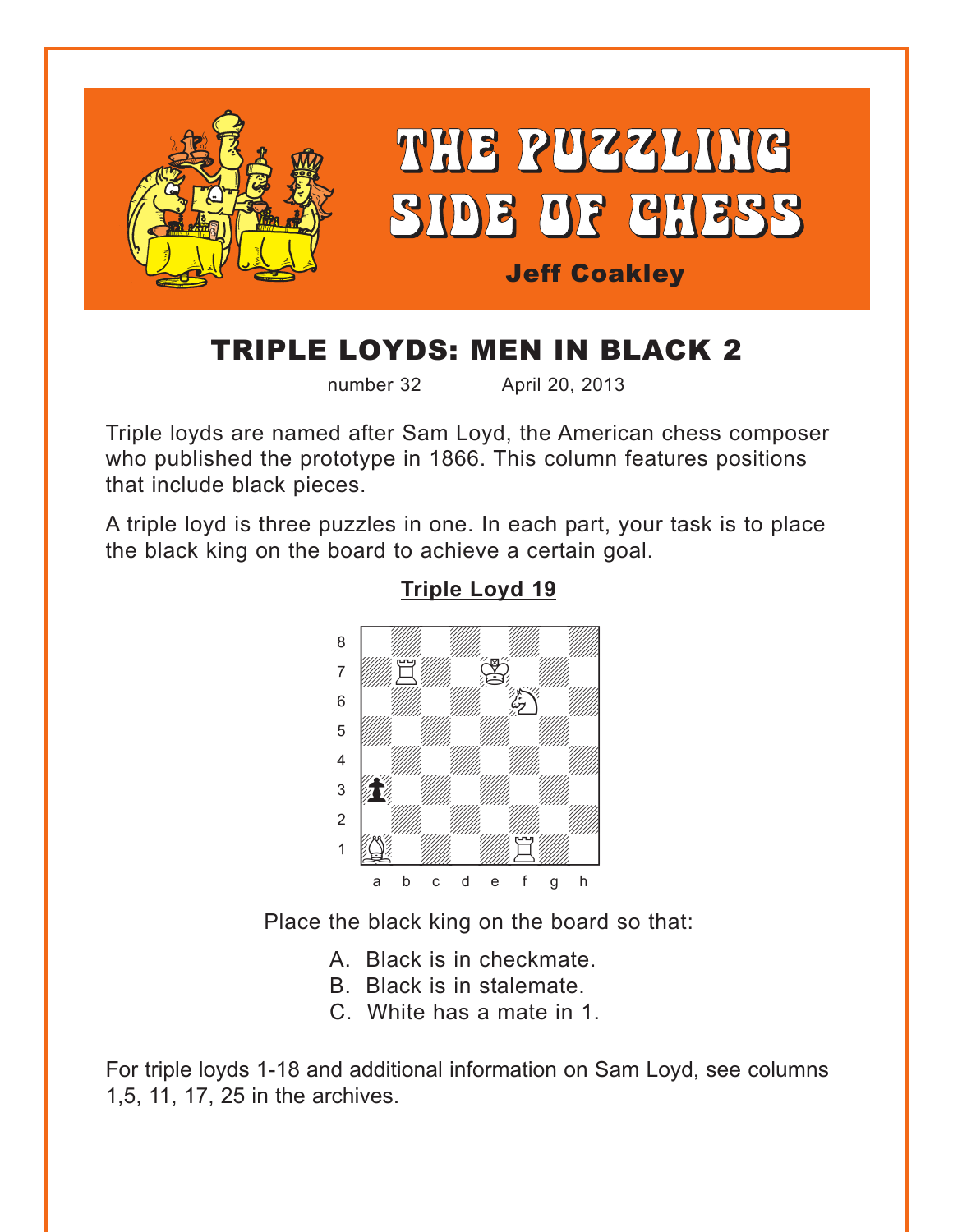<span id="page-1-0"></span>Mobile black pieces are usually not included in triple loyds. As you probably already noticed, their presence gives away the stalemate solution (part B).



**Triple Loyd 20** 

Place the black king on the board so that:

- A. Black is in checkmate.
- B. Black is in stalemate.
- C. White has a mate in 1.

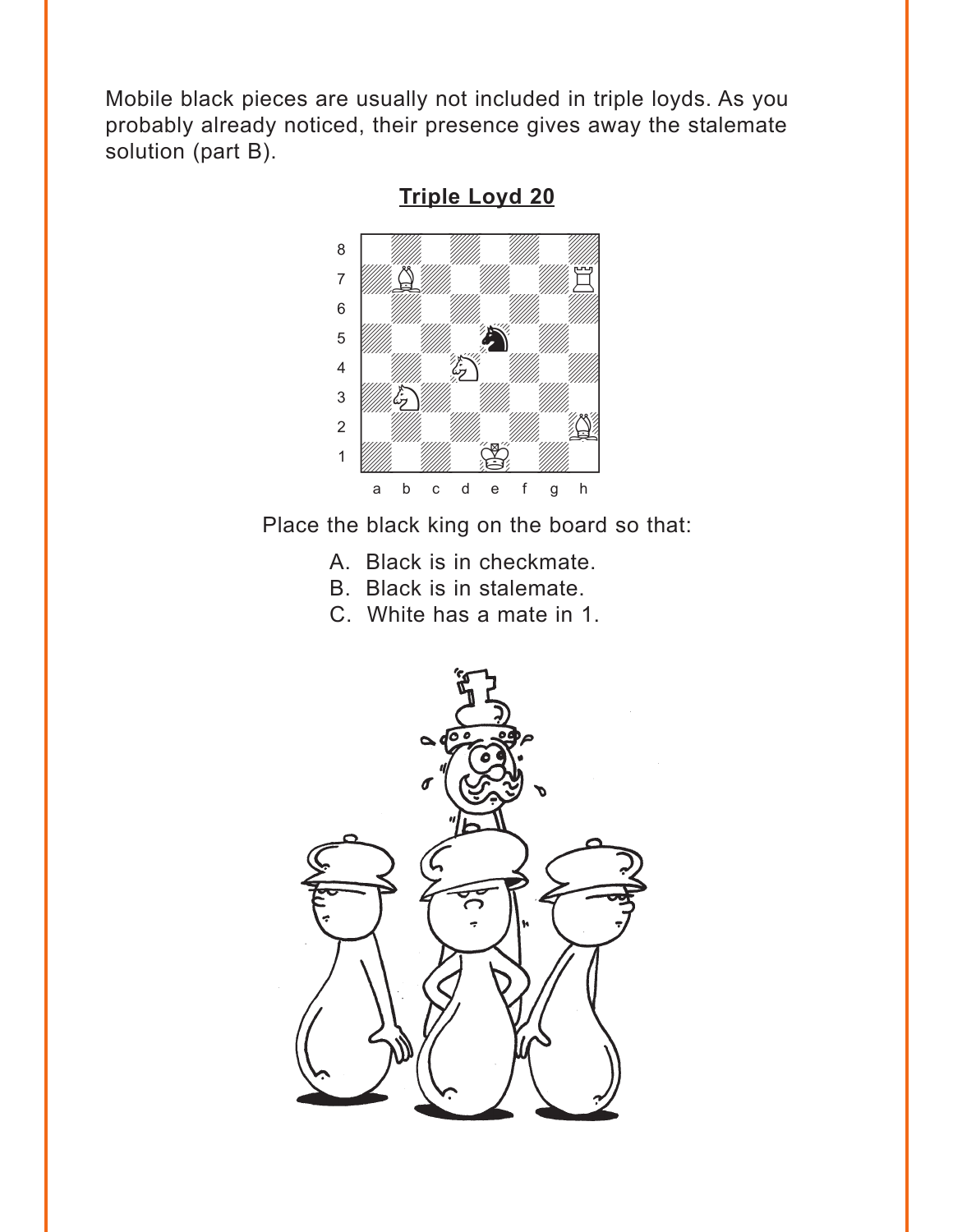<span id="page-2-0"></span>A crowded board may complicate things a bit.



**Triple Loyd 21** 

Place the black king on the board so that:

- A. Black is in checkmate.
- B. Black is in stalemate.
- C. White has a mate in 1.

Triple loyds are not the only kind of chess problem in which pieces are added to the board. There is a wide range of possibilities.

In an "inverted loyd", the black king is already on the board and the white pieces must be added.



#### **Inverted Loyd 04**

Place a white rook, bishop, and knight on the board so that White has a mate in 1.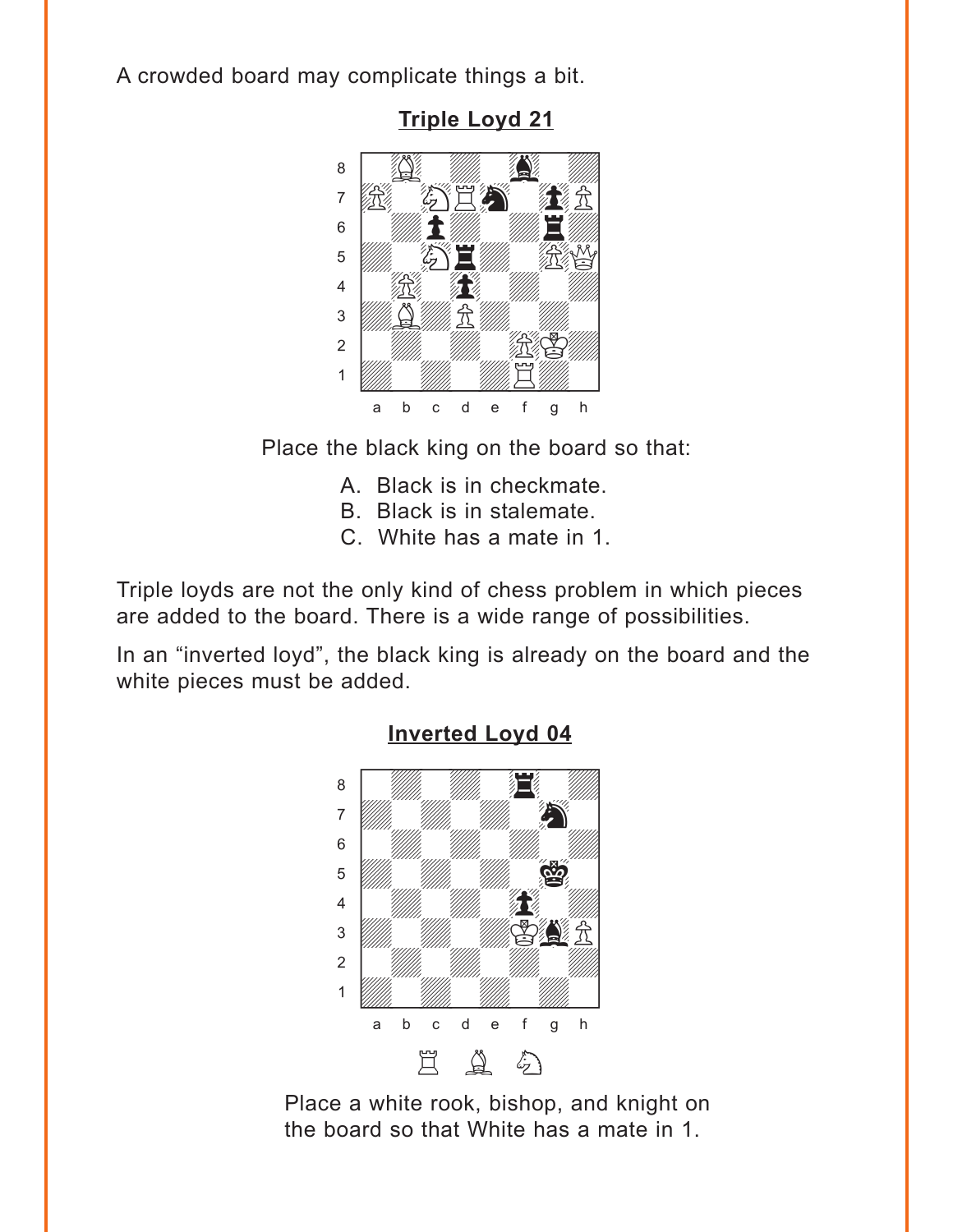## <span id="page-3-0"></span>**SOLUTIONS**

All problems by J. Coakley. Triple loyds #19 and #21 are from *Winning Chess Puzzles For Kids Volume 2* (2010). The others are *ChessCafe.com* originals (2013).

*PDF hyperlinks*. You can advance to the solution of any puzzle by clicking on the underlined title above the diagram. To return to the puzzle, click on the title above the solution diagram.



**[Triple Loyd 19](#page-0-0)**

In part A, the mating move was a discovered check by Rb2-b7#.



**[Triple Loyd 20](#page-1-0)**

The black knight is pinned in parts B and C.